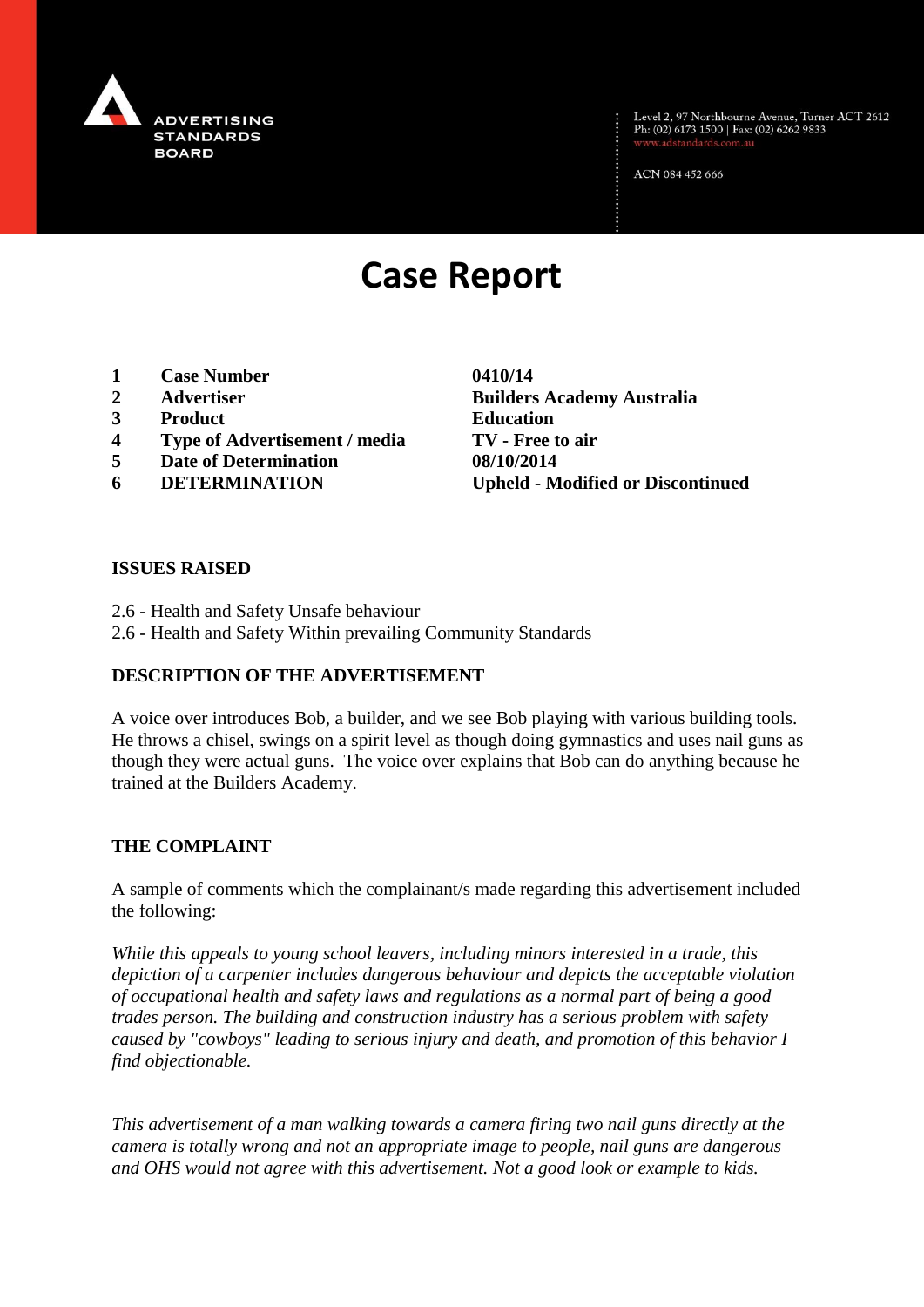*Encourages cowboys to remove safety device and shoot people*

*This is a dangerous and stupid representation of a job that needs skill and care. It portrays a gung-ho attitude that is similar to a video shooting game or violent overtones. A stupid, stupid ad!!!*

*The building trade is dangerous enough and faces many work related deaths and consequent OH&S issues. This ad blatantly promotes and encourages the most dangerous of behaviours that can actually kill people. Things like throwing a sharp and dangerous chisel like a throwing knife or firing nail guns or trying ridiculous gymnastics in a workplace. This ad is supposed to sell a service that teaches young builders and apprentices how to build homes SAFELY yet this ad shows the complete opposite glorifying dangerous and stupid onsite behaviours that have killed too many people in the industry already!*

## **THE ADVERTISER'S RESPONSE**

Comments which the advertiser made in response to the complainant/s regarding this advertisement include the following:

*SECTION 2 OF THE AANA CODE OF ETHICS – CONSUMER COMPLAINTS*

*The complaints we have seen relate directly to one point:*

*2.6*

*Advertising or Marketing Communications shall not depict material contrary to Prevailing Community Standards on health and safety.*

*The complaints raise the concern that the ad "depicts and glamourises unsafe workplace behaviour" because "all of the actions depicted in the advertising are seriously dangerous".*

*We are not depicting a normal workplace. It is a fantasy; our character is a superhero and the environment is a fictitious space constructed for the purpose of the ad. The comparison is Batman and Gotham City – a fantasy built on aspects of reality. The final scene, with Bob standing on a pedestal, confirms the surreal environment. As a point of fact: while constructing the set, all health and safety precautions were applied and strictly adhered to, overseen by a health and safety officer.*

*The actions depicted are not dangerous to our character – because he is obviously not real. He is a superhero, and can therefore do things normal people can't, such as defy gravity and shoot nails into beams of wood over distance despite the fact that nail guns cannot be used in that manner because they are built with safety features that prevent it.*

*It should be noted that the actor who portrayed Bob cannot perform these acts – they were created using special effects and Computer Generated Images (CGI).*

*We do not suggest that anyone other than the character in the ad should try the actions demonstrated. They are his actions and his alone. He is identified in the script by name, Bob, and therefore the actions belong to him. We do suggest that because he trained at the*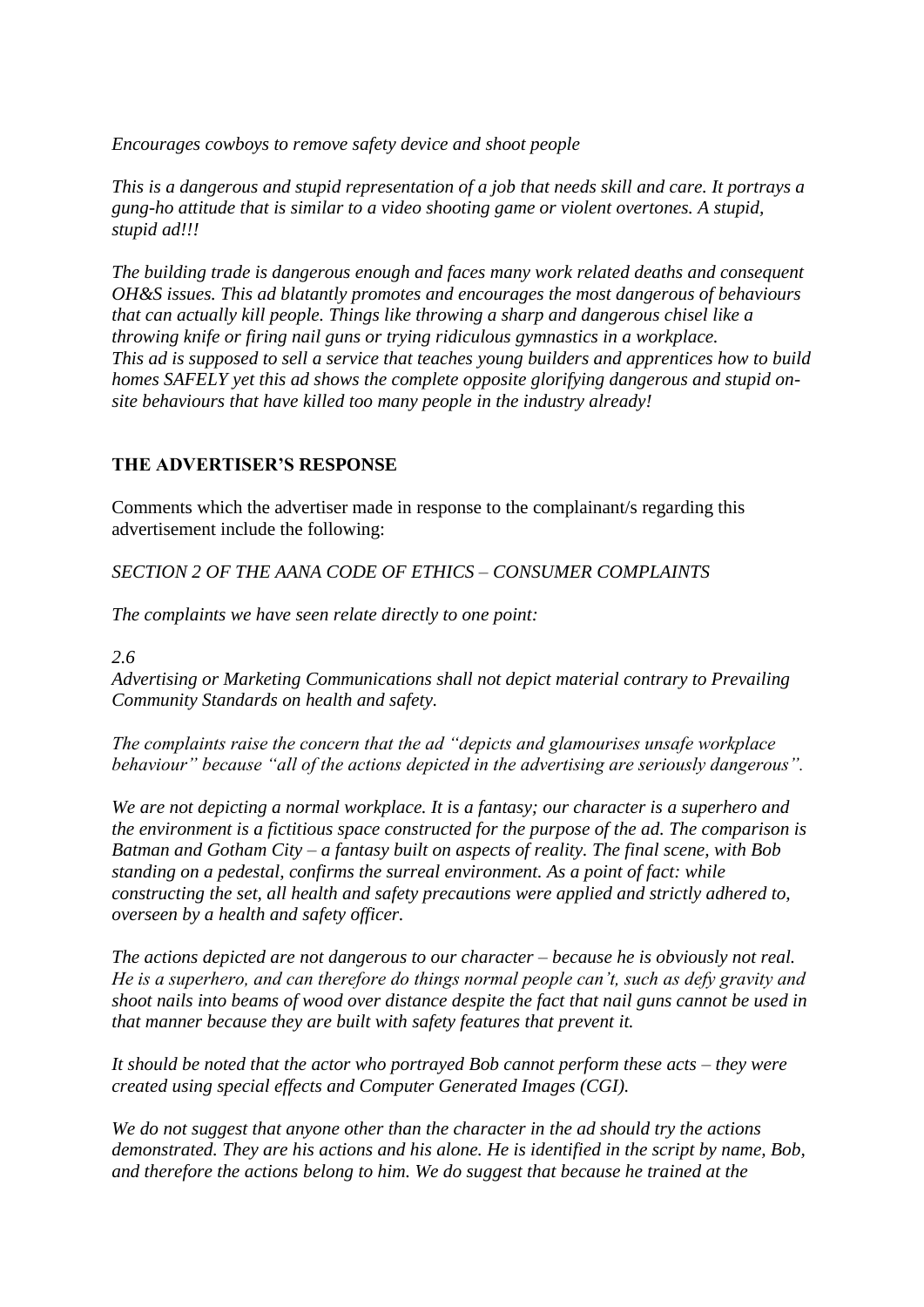*Builders Academy Australia he is a superior builder, however it should be clear to anyone that no amount of training will help you do what Bob can do – because he is clearly a fantasy.*

*Perhaps ironically, a builder who completes his training at the Builders Academy Australia will certainly know that he should never attempt any of the actions performed by Bob.*

### *PLEASE NOTE*

*While we stand by our commercial we understand that we have a responsibility to maintain the highest standards of professionalism and take concerns members of the public may have seriously.*

*The depiction of nail guns being fired over distance seems to cause the most concern, therefore we are re-editing the ad to remove these images, replacing them with scenes that show the guns making contact with the surfaces being nailed (as they would be used in reality).*

*We hope this proactive action allays some if not all of the concerns raised.*

## **THE DETERMINATION**

The Advertising Standards Board ("Board") considered whether this advertisement breaches Section 2 of the Advertiser Code of Ethics (the "Code").

The Board noted the complainant's concern that the advertisement glorifies dangerous behaviours and depicts unsafe work practices.

The Board viewed the advertisement and noted the advertiser's response.

The Board considered Section 2.6 of the Code. Section 2.6 of the Code states: "Advertising or Marketing Communications shall not depict material contrary to Prevailing Community Standards on health and safety".

The Board noted the advertisement features a voice over introducing Bob, a builder, and Bob is seen using various building tools. In particular, he throws a chisel, swings on a spirit level as though doing gymnastics and walks through the building site using nail guns as though they were actual guns. The voice over explains that Bob can do anything because he trained at the Builders Academy.

The Board noted the complainant's concerns that advertisement is for a builders training institution and that it is irresponsible to show actions such as these in an advertisement where safety is critical.

The Board noted that the advertisement features a superhero type character that is intended to glamorise the building industry to appeal to young men and women who might be looking for a career in building.

The Board noted that while the character is presented as fictional, his actions involve the use of tools and equipment that is indicative of the tools required in the building industry. In particular, the Board noted that the character throws a chisel and uses two nail guns in a way that is likened to scenes from an action movie.